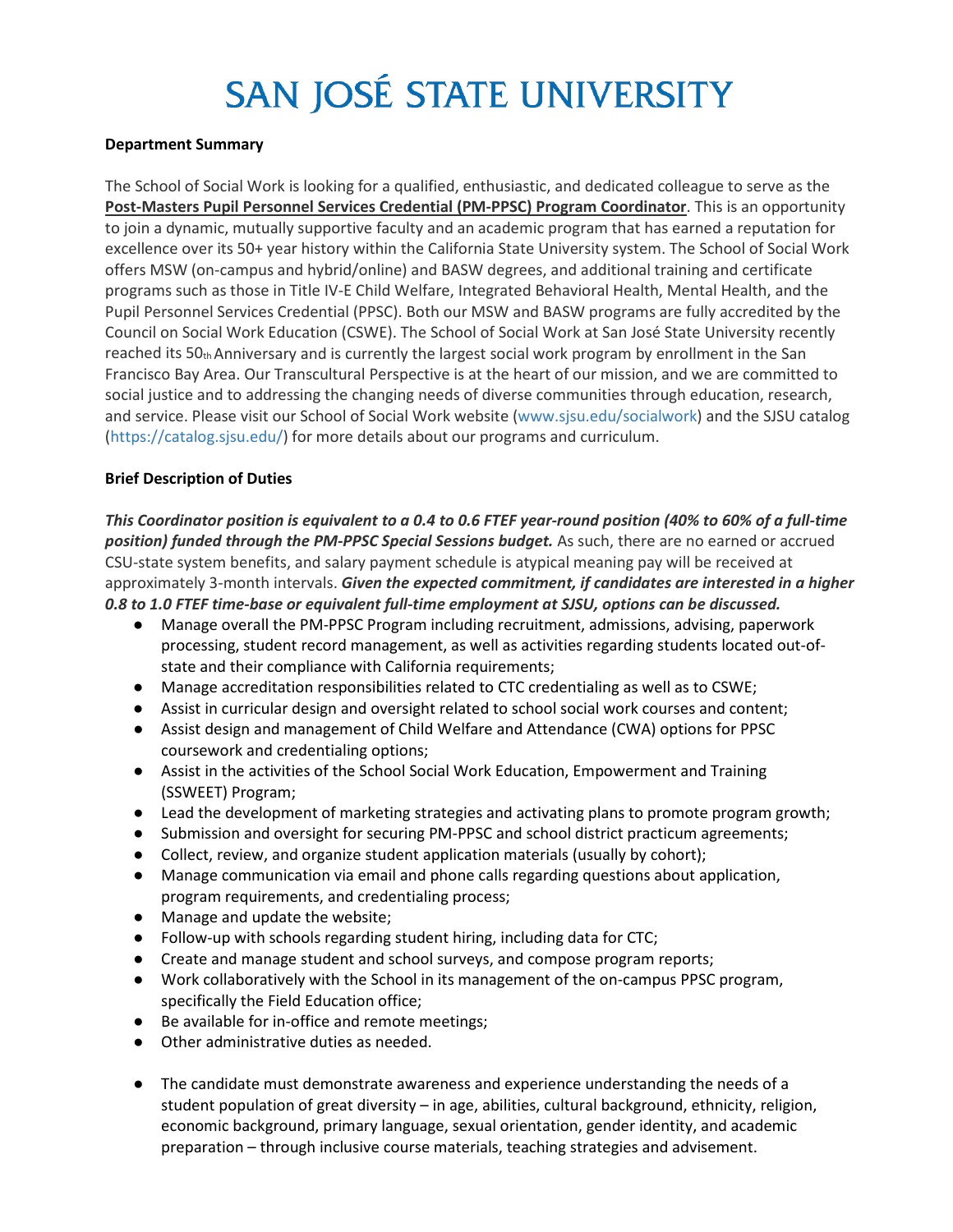- Faculty shall organize all their classes within the **Canvas Learning Management System (LMS)**.
- All classes must be offered and meet as scheduled throughout the entire semester or term, in the mode assigned and listed in the schedule of classes (i.e., asynchronous, synchronous, bichronous, in-person, or hybrid).

Reporting to the Director of School, the PM-PPSC Coordinator is responsible for the overall administration, planning, and oversight of the School of Social Work's Post-Masters Pupil Personnel Services Credential Program. The Coordinator is one of the key School of Social Work personnel who, through the management of the PM-PPSC Program, contributes to the overall quality, planning, and implementation of our curriculum. The Coordinator will work a combination of daytime and evening hours in the office and remotely given administrative responsibilities, and also support during times when our online students in the PM-PPSC Program need access to advising.

# **Required Qualifications**

- Has an MSW and PPSC;
- Experience in public preK-12 schools;
- Familiarity with State credential standards from the California Commission on Teacher Credentialing (CTC);
- Understands (or able to learn) credentialing process at SJSU;
- Basic computer and software knowledge and skills (i.e., MS Office Suite);
- Ability to learn new computer systems and software, and multimedia skills (i.e., PeopleSoft, Canvas, Tevera, Qualtrics, Financial Transaction Services, Google Applications;
- Ability to interface with students online and interact in an online community environment;
- Good communication and people skills;
- Ability to work in teams and independently;
- Ability to prioritize and manage volume of work;
- Professional, responsible, and dependable;
- Ability to interact and collaborate effectively and professionally with university, community, and agency personnel;
- Write reports and analyze data;
- Applicants should demonstrate an awareness of and sensitivity to the educational goals of a multicultural population as might have been gained in cross-cultural study, training, teaching and other comparable experience.

**Salary Range** - Commensurate with experience within ranks established by the [CSU Salary Schedule.](https://www2.calstate.edu/csu-system/careers/compensation/Pages/salary-schedule.aspx)

# **Application Procedure**

To apply for this position please email a cover letter describing your interest and a resume to Dr. Peter Allen Lee at [peter.a.lee@sjsu.edu w](mailto:peter.a.lee@sjsu.edu)ith "PM-PPSC Coordinator" in the subject line.

Please submit these materials indicating your interest by March 14, 2022; applications will be reviewed until position is filled. However, to receive full consideration, applications should be received by the due date. Applications received after the first screening date will be considered at the discretion of the university.

# **Conditional Offer**

Employment is contingent upon proof of eligibility to work in the United States. Proof of immunization against COVID-19 or proof of a medical or religious exemption and compliance with testing protocols is